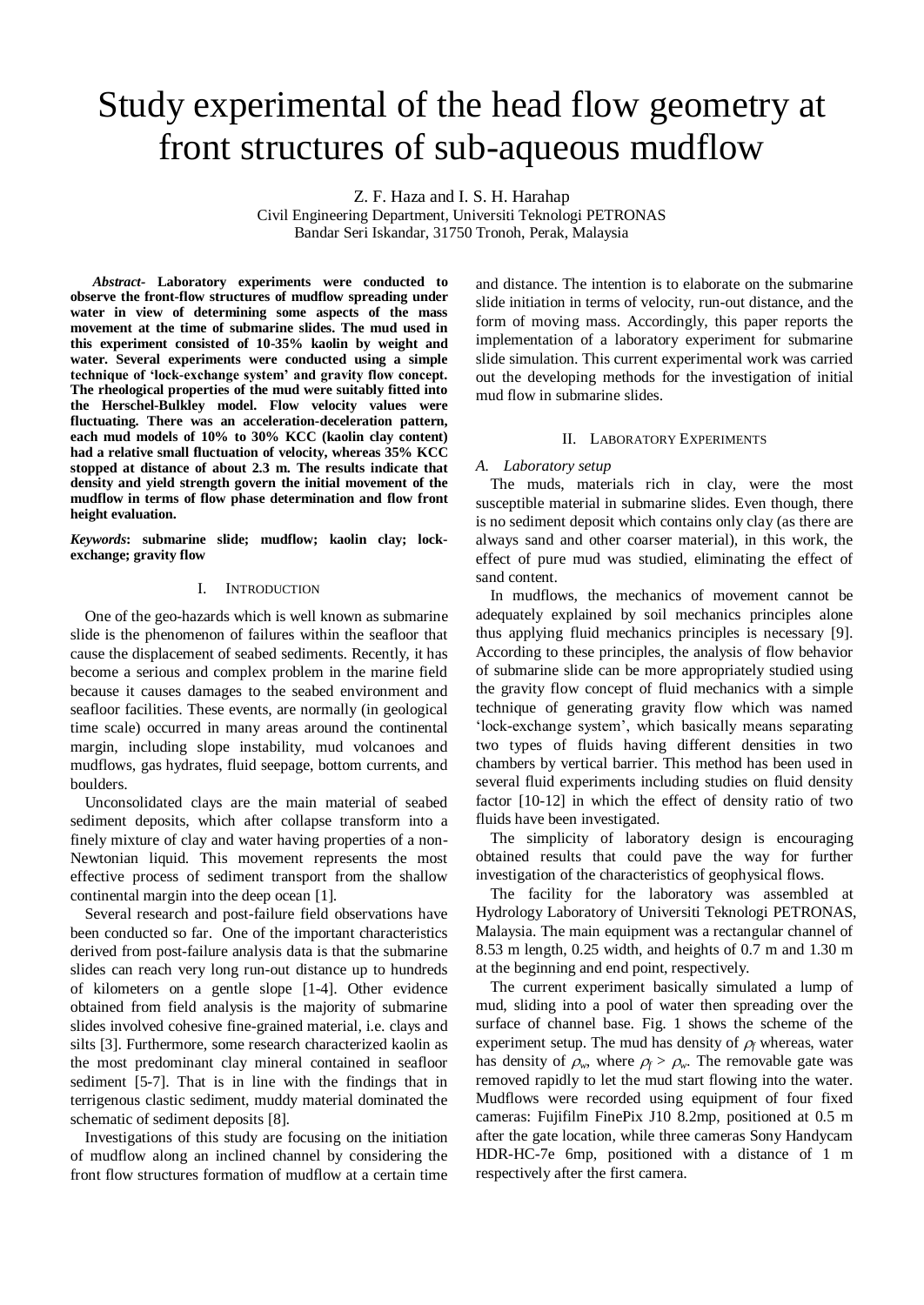

Figure 1. Schematic of the laboratory experiment setup

#### *B. Material and rheological properties*

The mud model was made from a mixture of refined kaolin (fabricated by the local kaolin industry of Malaysia) and water, with percentage variation of kaolin clay content (hereinafter abbreviated as KCC) in range 10% to 35%, with 5% increment. Kaolinite has a low shrink-swell capacity and a low cation exchange capacity (1-15 meq/100g.) and it is a soft and earthy with specific gravity (GS) value of about 2.6 and the density of kaolin is  $2630 \text{ kg/m}^3$ , while water 1000  $kg/m<sup>3</sup>$ .

Rheological test, including density and viscosity, was carried out by using common equipment in oil and gas industry, Fann Model 35 Viscometer and Mud Balance Model 140. This equipment was used primarily in the stage of drilling in the oil wells exploration process. The instruments and test kits were designed to conform to the testing standards established by the American Petroleum Institute (API) and published in API SPEC 10, API RP 10B-2, API SPEC 13A, API RP 13B-1, 13B-2, 13D, 13I, 13J, and 13K, and they were suitable for field and laboratory uses. An extended issue regarding time-dependency which has to be carefully monitored is when the slurries turns out to be rheopectic - a condition in which fluid viscosity increases with time. Thixotropic condition could also occur since clay-water mixture systems are well known as typical thixotropic material [13-14]. In order to complete and verify the rheology test results, mud models were re-tested using Brookfield Digital Viscometer DV-I+ equipment, according to ASTM D2196 [15].

According to the rheology of clay-water mixture, the experimental values in a wide shear rate ranges including values as small as 0.01 per second (or  $0.01$  s<sup>-1</sup>) is fitted into the Herschel–Bulkley model. It also provides a theoretical yield stress which is very close to real yield stress, with a low level of uncertainty for conventional practical application [13]. Hence, mud rheological test are described using Herschel–Bulkley model to characterize its rheological behavior. Even though the linear viscoplastic Bingham model was the most commonly used to describe rheology of debris or mudflow, but the Herschel–Bulkley model has been found to be more appropriate for describing the nonlinear viscoplastic behavior of debris flows [16-17]. The Herschel–Bulkley model is expressed in the following equation.

$$
(\tau - \tau_c) = K \cdot \dot{\gamma}^n \tag{1}
$$

where,  $\tau_c$  is the yield strength, *K* is equivalent to the dynamic viscosity,  $\dot{\gamma}$  is the shear rate, and *n* is positive parameters of model factor [13]. Table 1 lists the mud models according to percentage of KCC. The densities and specific gravity values are obtained by rheological laboratory test then followed by Herschel–Bulkley models.

Based on the principles of gravity flow, density factor is important and closely considered for observations and analysis. The Boussinesq approximation may be applied regarding initial density ratios  $(\rho_i)$  in order to check the effects of density variations towards inertia. Initial density ratio is formulated as follow [18].

$$
\rho_i = [(\rho_f - \rho_w)/(\rho_f + \rho_w)]^{1/2}
$$
 (2)

The mud model used for this experiment has value of  $\rho_i$  in range 0.17 to 0.27 for KCC below 25%, whereas 30% and 35% have value of 0.33 and 0.34, respectively. Furthermore, density ratios are calculated using equation of  $\rho_r = \rho_w / \rho_f$ which is yielding values in range of 0.790 to 0.949, thus approaching these mudflows experiment using non-Boussinesq flow concept is possible [11].

### *C. Experiments Overview*

Tracking the movement of mud flow is implemented by applying timeline feature (*t*), front velocity of head flow (*u*), and run-out distance (*l*).

TABLE I RHEOLOGICAL TEST RESULTS AND HERSCHEL-BULKLEY

| MODEL                        |                    |            |                     |                                        |  |  |  |  |
|------------------------------|--------------------|------------|---------------------|----------------------------------------|--|--|--|--|
| Percentage<br>of KCC<br>(% ) | Density $(\rho_f)$ |            | Specific<br>Gravity | Herschel-Bulkley                       |  |  |  |  |
|                              | (lbs/gal)          | $(kg/m^3)$ | (GS)                | rheological model                      |  |  |  |  |
| 10                           | 8.79               | 1054       | 1.07                | $\tau = 0.6 + 0.2 \dot{v}^{0.3}$       |  |  |  |  |
| 15                           | 9.1                | 1092       | 1.1                 | $\tau\!=2+0.4$ $\dot{\gamma}$ $^{0.3}$ |  |  |  |  |
| 20                           | 9.45               | 1134       | 1.13                | $\tau = 3.4 + 1.3 \dot{\gamma}^{0.32}$ |  |  |  |  |
| 25                           | 9.6                | 1152       | 1.2                 | $\tau = 3.7 + 3.2 \dot{v}^{0.4}$       |  |  |  |  |
| 30                           | 10.3               | 1236       | 1.23                | $\tau = 5.7 + 3.7 \dot{\gamma}^{0.42}$ |  |  |  |  |
| 35                           | 10.55              | 1266       | 1.27                | $\tau\!=9+4.7\,\dot{\gamma}^{\,0.5}$   |  |  |  |  |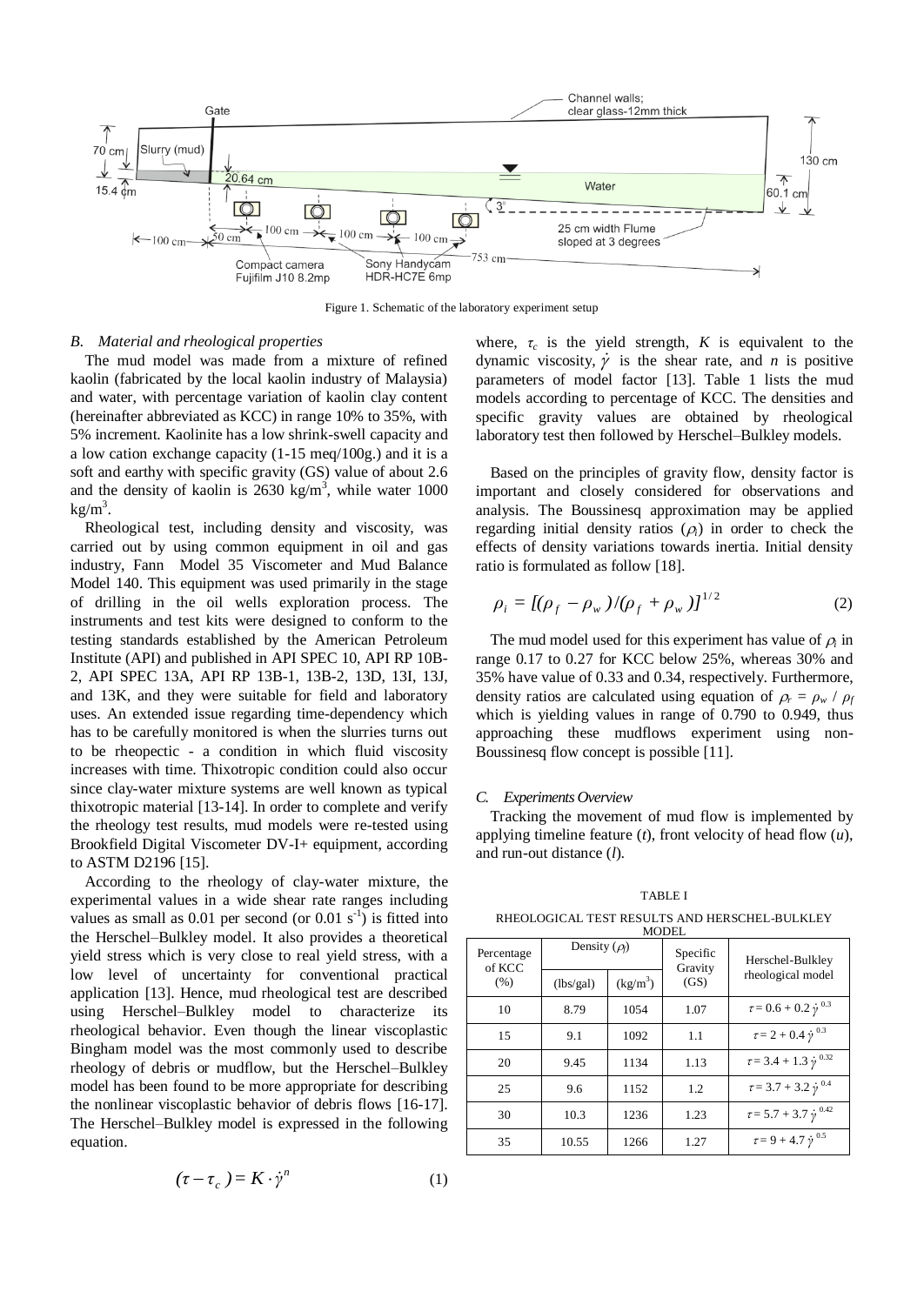



Figure 2. Head flow of gravity current; (a) Sketch of a typical gravity current front and its particular sections [19] (b) Image capturing of laboratory experiment

The velocity of the mudflow at certain flow-time and runout distance is the reference point in the elaboration and examination of other flow aspects.

Gravity flow concepts describes the phenomena of stratified fluids when a denser fluid body spread under a less dense body of fluid [19]. In this case, mud was the denser fluid that flow under the water. Furthermore, the advance sketch of the typical gravity current front was provided as shown in Fig 2 below which has similarities with laboratory result.

Laboratory experiments were performed repeatedly three times for all percentage of KCC, in order to ensure the typical flow behavior of certain percentage. Analysis is using the average data among those experiments. Results show that there were similarities among three repetitions of each experiment.

There is conformity of the body shape of mudflow between experiment with sketch of typical gravity current in term of generating the main indicator of gravity current (i.e. lobes, billows and mixing region) as if dense fluid intruded into less dense fluid. Moreover, the chaotic interaction of flow regime on interface of mud and water is shown clearly. Further observation regarding interaction of these two stratified fluids will be related to Reynolds number, *R<sup>e</sup>* magnitudes which is formulated as the following.

$$
Re_{non-Newtonian} = \frac{\rho_f \cdot u^2}{\mu_{app} \cdot \dot{\gamma}}
$$
 (3)

A very small wave in water surface were also generated by the flow, however, this phenomenon was not observed further since the water surface was definitely free surface condition.



Figure 3. Schematic of the mudflow at  $t > 0$  (i.e. during flow), equipped with details of flow structures

## III. RESULT AND DISCUSSION

The details schematic of particular identification of mudflow at the start and during flow condition are facilitating the observation. In the initial condition has identification of  $t = 0$ , height,  $h_0$ , and length,  $l_0$ , those were measured as 0.2064 m and 1.00 m, respectively (see Fig. 1). Whereas, during flow condition, identification aspects are time (*t*), height of head-flow (*h*), water depth (*H*), and runout distance (*l*) as displayed in Fig. 3 below.

As shown in Fig 1, once the gate was opened, it allowed the mud to perform movement by flowing across the channel base with shape of flow as sketched in Fig. 3. According to laboratory setup and numbers of percentage of KCC, Table 2 presents the list of experimental measurement results.

TABLE 2 FLOW MEASUREMENT RESULTS

| Mud model             | l    | t     | $\mathfrak u$ | h    | Η     | Re    |
|-----------------------|------|-------|---------------|------|-------|-------|
|                       | (m)  | (s)   | (m/s)         | (m)  | (m)   |       |
| 10%kcc~0.5            | 0.51 | 2.12  | 0.240         | 0.07 | 0.233 | 65.69 |
| $10\%$ kcc $\sim$ 1   | 0.99 | 5.04  | 0.164         | 0.11 | 0.258 | 30.68 |
| $10\%$ kcc $\sim$ 1.5 | 1.52 | 8.24  | 0.166         | 0.17 | 0.286 | 65.69 |
| 10%kcc~2.0            | 2.02 | 11.26 | 0.166         | 0.19 | 0.312 | 31.43 |
| $10\%$ kcc~2.5        | 2.5  | 13.26 | 0.240         | 0.2  | 0.337 | 65.69 |
| $10\%$ kcc~3          | 2.98 | 14.99 | 0.278         | 0.24 | 0.363 | 88.14 |
| $10\%$ kcc $\sim$ 3.5 | 3.47 | 16.71 | 0.285         | 0.25 | 0.388 | 92.64 |
|                       |      |       |               |      |       |       |
| 15% kcc~0.5           | 0.47 | 1.90  | 0.248         | 0.07 | 0.231 | 25.26 |
| 15% kcc~1             | 0.98 | 4.11  | 0.230         | 0.1  | 0.258 | 21.89 |
| $15\%$ kcc~1.5        | 1.5  | 6.24  | 0.244         | 0.16 | 0.285 | 24.53 |
| 15% kcc~2.0           | 1.97 | 8.94  | 0.174         | 0.17 | 0.310 | 12.52 |
| 15% kcc~2.5           | 2.48 | 11.01 | 0.246         | 0.19 | 0.336 | 25.02 |
| 15% kcc~3             | 3.01 | 13.14 | 0.249         | 0.22 | 0.364 | 25.52 |
| 15% kcc~3.5           | 3.5  | 15.12 | 0.248         | 0.23 | 0.390 | 25.26 |
|                       |      |       |               |      |       |       |
| 20% kcc~0.5           | 0.5  | 1.14  | 0.439         | 0.07 | 0.233 | 39.20 |
| $20%kcc-1$            | 1.03 | 3.33  | 0.242         | 0.08 | 0.260 | 11.91 |
| 20% kcc~1.5           | 1.47 | 5.80  | 0.179         | 0.13 | 0.283 | 6.52  |
| 20%kcc~2.0            | 2    | 7.99  | 0.242         | 0.15 | 0.311 | 11.91 |
| 20%kcc~2.5            | 2.5  | 9.95  | 0.255         | 0.16 | 0.337 | 13.22 |
| $20%kcc-3$            | 3.03 | 12.06 | 0.251         | 0.19 | 0.365 | 12.81 |
| 20% kcc~3.5           | 3.54 | 13.93 | 0.274         | 0.21 | 0.392 | 15.27 |
|                       |      |       |               |      |       |       |
| 25% kcc~0.5           | 0.5  | 1.14  | 0.439         | 0.07 | 0.233 | 22.67 |
| 25% kcc~1             | 1.05 | 3.36  | 0.248         | 0.1  | 0.261 | 7.24  |
| 25% kcc~1.5           | 1.53 | 5.13  | 0.271         | 0.12 | 0.287 | 8.64  |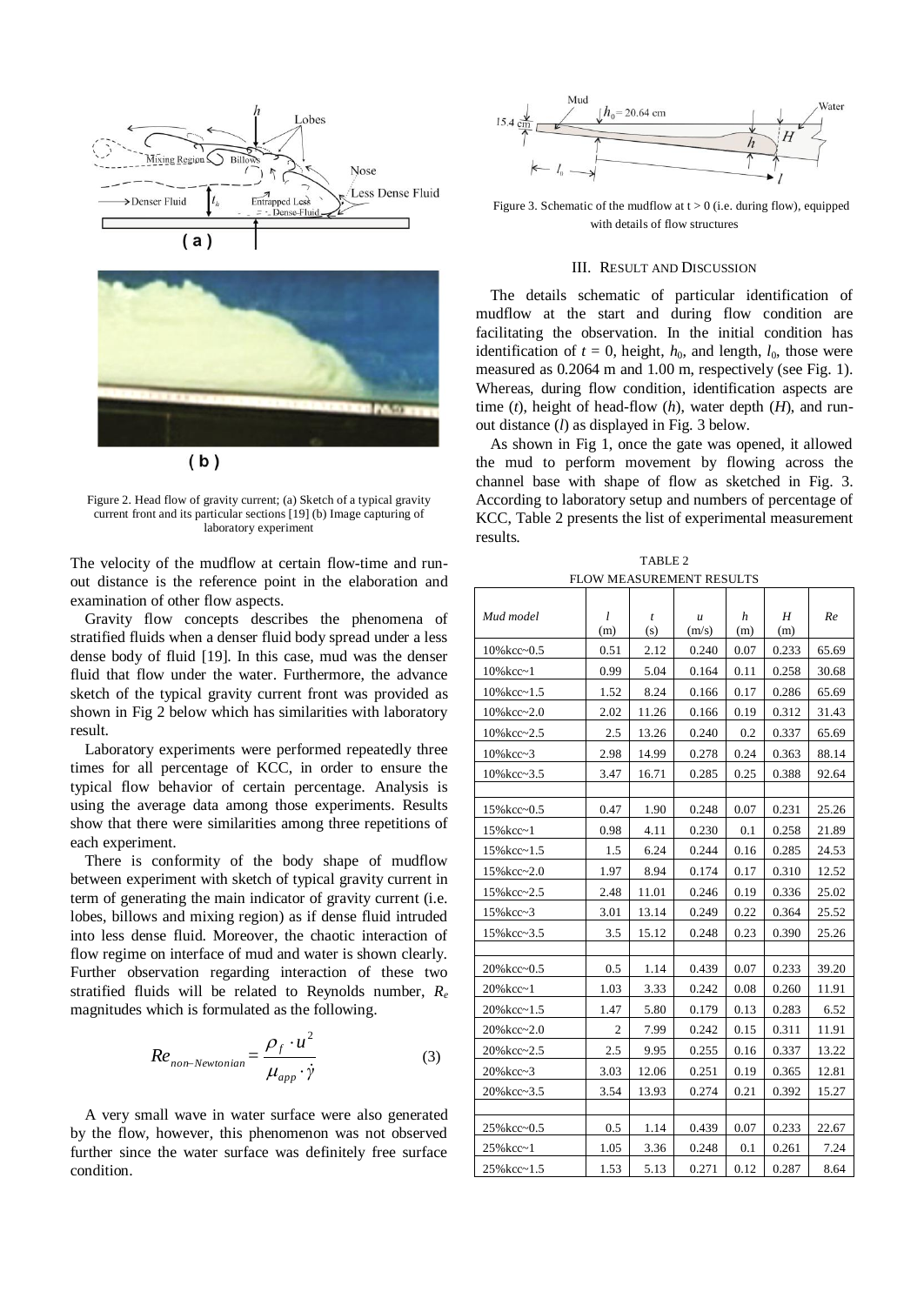| 25%kcc~2.0          | $\overline{2}$ | 7.01  | 0.250 | 0.14 | 0.311 | 7.35  |
|---------------------|----------------|-------|-------|------|-------|-------|
| 25% kcc~2.5         | 2.49           | 9.04  | 0.256 | 0.15 | 0.338 | 7.71  |
| $25%kcc-3$          | 2.9            | 10.54 | 0.254 | 0.16 | 0.358 | 7.59  |
| 25% kcc~3.5         | 3.5            | 12.85 | 0.259 | 0.17 | 0.390 | 7.89  |
|                     |                |       |       |      |       |       |
| 30% kcc~0.5         | 0.48           | 1.17  | 0.410 | 0.08 | 0.232 | 16.30 |
| $30%kcc-1$          | 1              | 3.47  | 0.226 | 0.09 | 0.259 | 6.45  |
| $30\%$ kcc~1.5      | 1.47           | 5.51  | 0.230 | 0.1  | 0.283 | 9.75  |
| $30\%$ kcc~2.0      | 1.98           | 8.33  | 0.181 | 0.1  | 0.310 | 4.14  |
| 30%kcc~2.5          | 2.51           | 10.00 | 0.317 | 0.09 | 0.338 | 5.13  |
| $30\%$ kcc $\sim$ 3 | 3              | 11.94 | 0.253 | 0.09 | 0.364 | 8.08  |
| 30%kcc~3.5          | 3.5            | 13.93 | 0.251 | 0.09 | 0.390 | 7.95  |
|                     |                |       |       |      |       |       |
| 35% kcc~0.5         | 0.54           | 1.25  | 0.431 | 0.08 | 0.235 | 13.10 |
| $35%kcc-1$          | 0.98           | 3.76  | 0.175 | 0.07 | 0.258 | 2.11  |
| 35% kcc~1.5         | 1.52           | 5.97  | 0.226 | 0.08 | 0.284 | 3.60  |
| $35\%$ kcc~2.0      | 1.98           | 15.86 | 0.051 | 0.08 | 0.310 | 0.18  |

Table 2 shows a significant effect of the rheology factors of the yield strength  $(\tau_c)$  on the structures of head flow formation and run-out distance of the mudflow. The percentage increments of KCC (i.e. 10 to 35%) increase *τ<sup>c</sup>* , but, on the other hand, reduce the height of head flow, *h*. Obviously, the high value of  $\tau_c$  of 35% KCC is also likely to lead the short run out distance, *l*, at distance of 2.51 m.

The basic fluid mechanics principles described that a flow is regarded as turbulent when the  $R_e$  is high. Hence, values of  $R_e$  in Table 2 were calculated using (3) confirming that small KCC has high  $R_e$  which generate more chaotic flow surface (i.e. more lobes and billows, wider mixing region, and higher head flow height).

The propagation of head velocities during flow, starting from gate point until distance of 3.5 m are shown in Fig. 4. It is the flow behavior as viewed from the mudflow velocity and run-out distance. It can be seen that there was a pattern of acceleration and deceleration of the flow. Each mud models of 10% to 30% KCC had a relative small fluctuation of velocity in range of *l1.0* to *l3.5*, whereas 35% KCC underwent a rapid deceleration to stop at around *l2.3*.

There are three flow phases of flow in reference to propagation velocities and run-out distance, those are slumping phase, inertial-buoyancy phase, and viscous buoyancy phase [18, 20-21]. Furthermore, balancing force difference provides a specific rate of spreading for characteristics of each flow phase. Further observation, the position of flow front is traced by plotting time, *t*, versus run-out distance, *l*, in order to relate the effect of acceleration-deceleration pattern against flow. Plotting graphs are implemented by non-dimensional length unit of  $\eta$  and non-dimensional time unit of (*t* / *t*<sub>0</sub>). The axis of  $\eta$  is formulated as  $l / l_0$ , with respect to initial length of mud deposit,  $l_0$ , whereas  $(t / t_0)$  with respect to  $t_0$  which is formulated as  $t_0 = l_0 / (g'h_0)^{1/2}$ .

The effect of acceleration-deceleration pattern can be seen in Fig. 5 that the graphs do not display straight line from beginning to the end point - there are some break points along the line. This condition indicates that the mudflow velocities are not linear which are similar with the graph of velocity versus run-out distance as shown in Fig 4.

According to three phases of flow, the gray area displayed in Fig 4 is the area of slumping phase since this phase is identified by the magnitude of slope of  $\left[\frac{\eta}{t_0}\right]$  which is equal to 1 [18]. Based on this figure, it is confirmed that plotting lines of 10 to 25% KCC get slope magnitude of  $\lfloor \eta \rfloor$  $(t / t_0)$ ] greater than 1 while 30% KCC gets ~1. The 35% KCC shows the different trend line, part of its line is inside gray area and the rest is outside with slope magnitude of  $\sim$ 0.25 which can be considered as viscous buoyancy phase. It can be concluded in this current experiment that the mudflows of 10 to 30% KCC were still performing in the initial slumping phase, whereas the 35% KCC overstepped two phases of initial slumping and viscous buoyancy phase.

The increment of front height (*h*) mudflow, according to Table 2, can be monitored during motion with run-out distance (*l*). The growth of *h* is the result of two distinct mechanisms between mud and water. Thereafter the front heights listed in Table 2 are plotted in graph with axis of non-dimensional length of  $\eta$ , as shown in Fig.6.



Figure 4. Head-flow velocities as a function of run-out distance in range of 0 to 3.5 m



Figure 5. Plots of the run out distance (i.e. front flow position) as a function of time for each percentage of KCC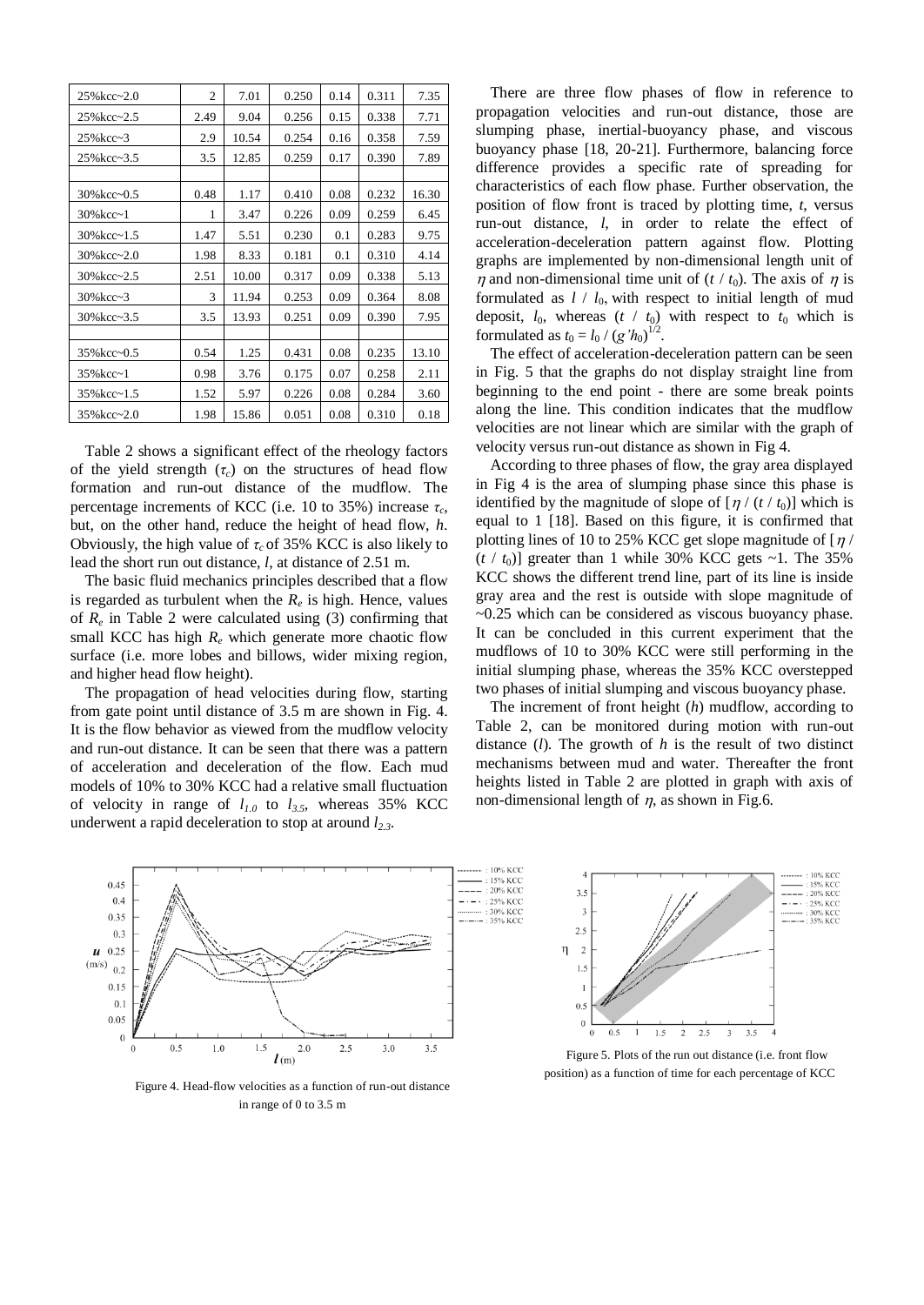

Figure 6. Flow-front height as function of non-dimensional length  $\eta$ 

#### IV. CONCLUDING REMARK

Experimental work of mudflow was conducted on sloping base under water to observe some characteristics of submarine slides. The characteristic rheological properties were described satisfactorily using both Brookfield Digital Viscometer DV-I+ and Herschel-Bulkley rheological model.

Flow velocity values were fluctuating at initial run-out. They had an acceleration-deceleration pattern, each mud models of 10% to 30% KCC had a relative small fluctuation of velocity in range of *l1.0* to *l3.5*, whereas 35% KCC stopped at around *l2.3*. According to velocity analysis based on Fig. 4, it can be inferred that in range from  $l_0$  to  $l_{3.5}$  run-out distance, mudflows experienced initial slumping phase, and 35% KCC overstepped two phases of initial slumping and viscous buoyancy phase.

The work indicates that mud density and yield strength can be used to predict flow head geometry at any time and distance from slide source, as such; it can be used as a basis to predict mud flow impact on various seabed structures some distance in its vicinity.

Future work would be improved the quality of visually observations by using advanced equipment for tracking mud particles during motion. In addition, it is important to develop a quantitative verification through numerical simulation in order to accommodate the initial and boundary conditions of mudflow in research.

## ACKNOWLEDGMENT

This research was also part of the Graduate Assistantship Scheme (GA-Scheme) of Universiti Teknologi PETRONAS Malaysia.

#### **REFERENCES**

[1] F. V. D. Blasio*, et al.*, "Hydroplaning and submarine debris flows," *Journal of Geophysical Research,* vol. 109, pp. 1-15, 2004.

- [2] A. Elverhoi*, et al.*, "On the dynamics of subaqueous debris flows," *Oceanography,* vol. 13, pp. 109-117, 2000.
- [3] J. J. Hance, "Development of a Database and Assessment of Seafloor Slope Stability based on Published Literature," Master of Science in Engineering, Faculty of the Graduate School, The University of Texas, Austin, 2003.
- [4] P. Bryn*, et al.*, "Explaining the Storegga Slide," *Marine and Petroleum Geology,* vol. 22, pp. 11-19, 2005.
- [5] A. E. Fallick*, et al.*, "Implications of linierly correlated oxygen and hydrogen isotopic compositions for kaolinite and illite in the Magnus Sandstone, North Sea.," *Journal of Clays and Clay Minerals,* vol. 41, pp. 184-190, 1993.
- [6] J. S. Youn*, et al.*, "Sedimentary Strata and Clay Mineralogy of Continental Shelf Mud Deposits in the East China Sea," *International Journal of Oceans and Oceanography,* vol. 1, pp. 183-194, 2006.
- [7] C. Martín-Puertas*, et al.*, "A comparative mineralogical study of gas-related sediments of the Gulf of Cádiz," *Geo Marine Letter,*  vol. 27, pp. 223–235, 2007.
- [8] G. Nichols, *Sedimentology and Stratigraphy*. Oxford, 1999.
- [9] J. Locat and H. J. Lee, "Submarine Landslides: Advances and Challenges," presented at the The 8th International Symposium on Landslides, Cardiff, U.K, 2000.
- [10] J. O. Shin, et al., "Gravity currents produced by lock exchange," *Journal of Fluid Mechanics,* vol. 521, pp. 1-34, 2004.
- [11] R. J. Lowe*, et al.*, "The non-Boussinesq lock-exchange problem. Part 1. Theory and experiments," *Journal of Fluid Mechanics,*  vol. 537, pp. 101-124, 2005.
- [12] V. K. Birman*, et al.*, "Lock-exchange flows in sloping channels," *Journal of Fluid Mechanics,* vol. 577, pp. 53-77, 2007.
- [13] P. Coussot, *Mudflow Rheology and Dynamics*. Rotterdam: AA Balkema, 1997.
- [14] A. Zakeri*, et al.*, "Submarine debris flow impact on pipelines Part I: Experimental investigation," *Coastal Engineering,* vol. 55, pp. 1209 - 1218, 2008.
- [15] Standards, "ASTM D1092-05 Standard Test Methods for Rheological Properties of Non-Newtonian Materials by Rotational (Brookfield type) Viscometer.," ed: ASTM International, 2005.